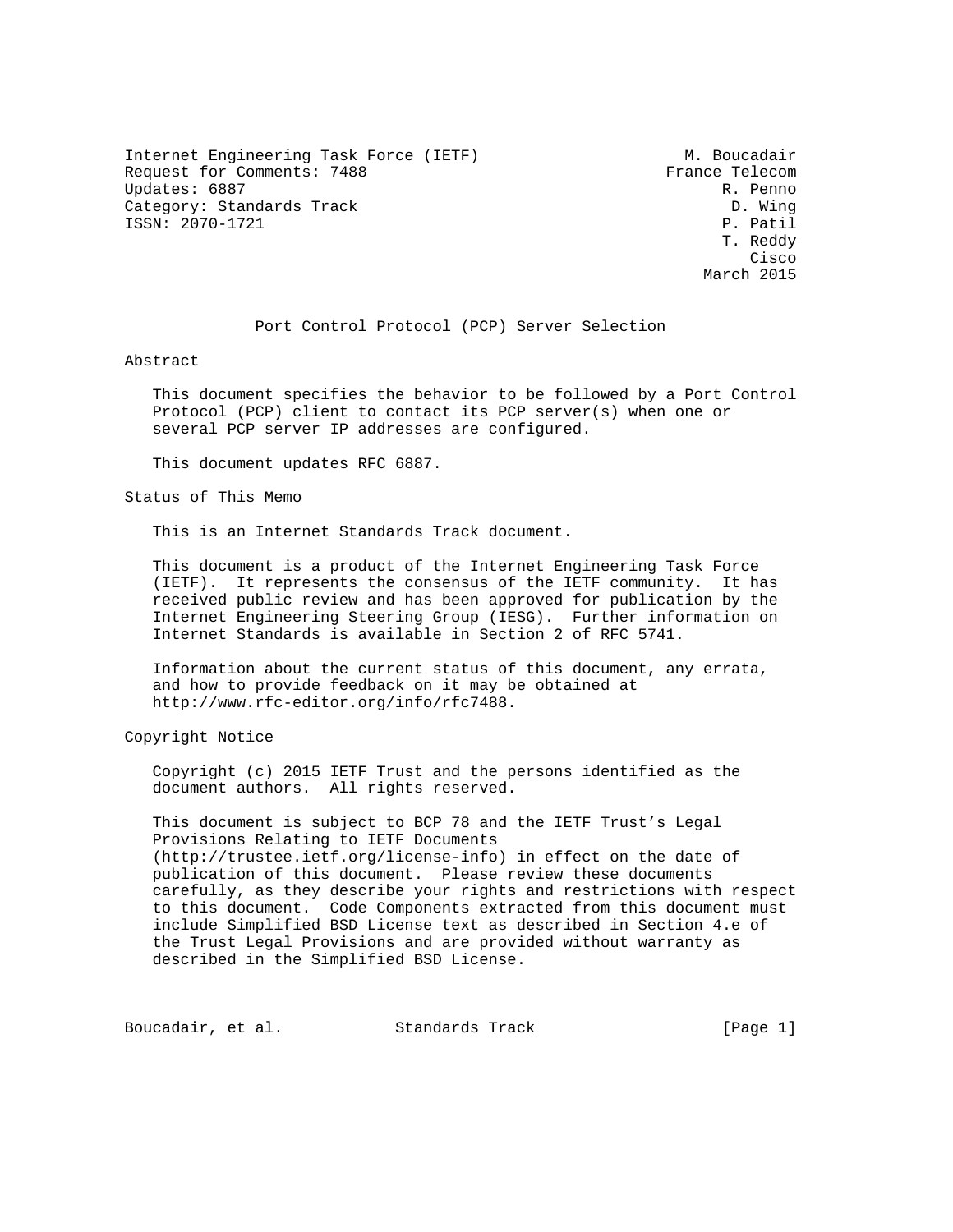Table of Contents

| 2. Terminology and Conventions                                                 |  | 3   |
|--------------------------------------------------------------------------------|--|-----|
| 2.1. Requirements Language                                                     |  | 3   |
|                                                                                |  | 3   |
| IP Address Selection: PCP Server with Multiple IP Addresses .<br>$\mathcal{R}$ |  | 3   |
| IP Address Selection: Multiple PCP Servers<br>4.                               |  | 4   |
| Example: Multiple PCP Servers on a Single Interface<br>5.                      |  | 5   |
| б.                                                                             |  | 7   |
|                                                                                |  | 7   |
| Normative References<br>7 1                                                    |  | 7   |
| 7.2. Informative References                                                    |  | 8   |
|                                                                                |  | 9   |
| A.1.                                                                           |  | 9   |
|                                                                                |  | 1 Q |
|                                                                                |  | 11  |
|                                                                                |  | 12  |

1. Introduction

 A host may have multiple network interfaces (e.g., 3G, IEEE 802.11, etc.), each configured with different PCP servers. Each PCP server learned must be associated with the interface on which it was learned. Generic multi-interface considerations are documented in Section 8.4 of [RFC6887]. Multiple PCP server IP addresses may be configured on a PCP client in some deployment contexts such as multihoming (see Appendix A). A PCP server may also have multiple IP addresses associated with it. It is out of the scope of this document to enumerate all deployment scenarios that require multiple PCP server IP addresses to be configured.

 If a PCP client discovers multiple PCP server IP addresses, it needs to determine which actions it needs to undertake (e.g., whether PCP entries are to be installed in all or a subset of discovered IP addresses, whether some PCP entries are to be removed, etc.). This document makes the following assumptions:

- o There is no requirement that multiple PCP servers configured on the same interface have the same capabilities.
- o PCP requests to different PCP servers are independent, the result of a PCP request to one PCP server does not influence another.
- o The configuration mechanism must distinguish IP addresses that belong to the same PCP server.

Boucadair, et al. Standards Track [Page 2]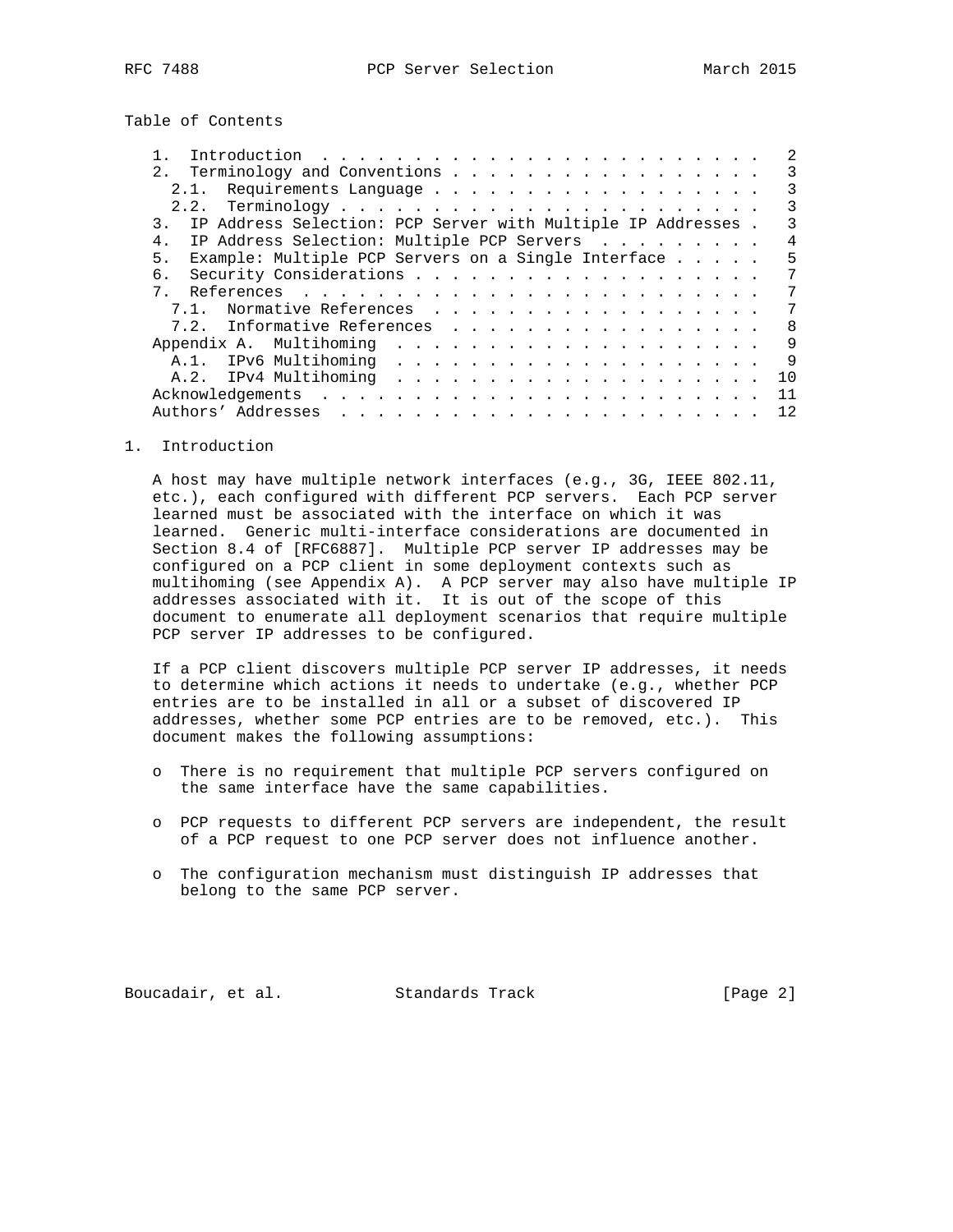This document specifies the behavior to be followed by a PCP client [RFC6887] to contact its PCP server(s) [RFC6887] when it is configured with one or several PCP server IP addresses (e.g., using DHCP [RFC7291]). This document does not make any assumption on the type of these IP addresses (i.e., unicast/anycast).

- 2. Terminology and Conventions
- 2.1. Requirements Language

 The key words "MUST", "MUST NOT", "REQUIRED", "SHALL", "SHALL NOT", "SHOULD", "SHOULD NOT", "RECOMMENDED", "MAY", and "OPTIONAL" in this document are to be interpreted as described in RFC 2119 [RFC2119].

- 2.2. Terminology
	- o PCP client: denotes a PCP software instance responsible for issuing PCP requests to a PCP server. Refer to [RFC6887].
	- o PCP server: denotes a software instance that receives and processes PCP requests from a PCP client. A PCP server can be co located with or be separated from the function it controls (e.g., Network Address Translation (NAT) or firewall). Refer to [RFC6887].
- 3. IP Address Selection: PCP Server with Multiple IP Addresses

 This section describes the behavior a PCP client follows to contact its PCP server when the PCP client has multiple IP addresses for a single PCP server.

- 1. A PCP client should construct a set of candidate source addresses (see Section 4 of [RFC6724]) based on application input and PCP [RFC6887] constraints. For example, when sending a PEER or a MAP with a FILTER request for an existing TCP connection, the only candidate source address is the source address used for the existing TCP connection. But when sending a MAP request for a service that will accept incoming connections, the candidate source addresses may be all of the node's IP addresses or some subset of IP addresses on which the service is configured to listen.
- 2. The PCP client then sorts the PCP server IP addresses as per Section 6 of [RFC6724] using the candidate source addresses selected in the previous step as input to the destination address selection algorithm.

Boucadair, et al. Standards Track [Page 3]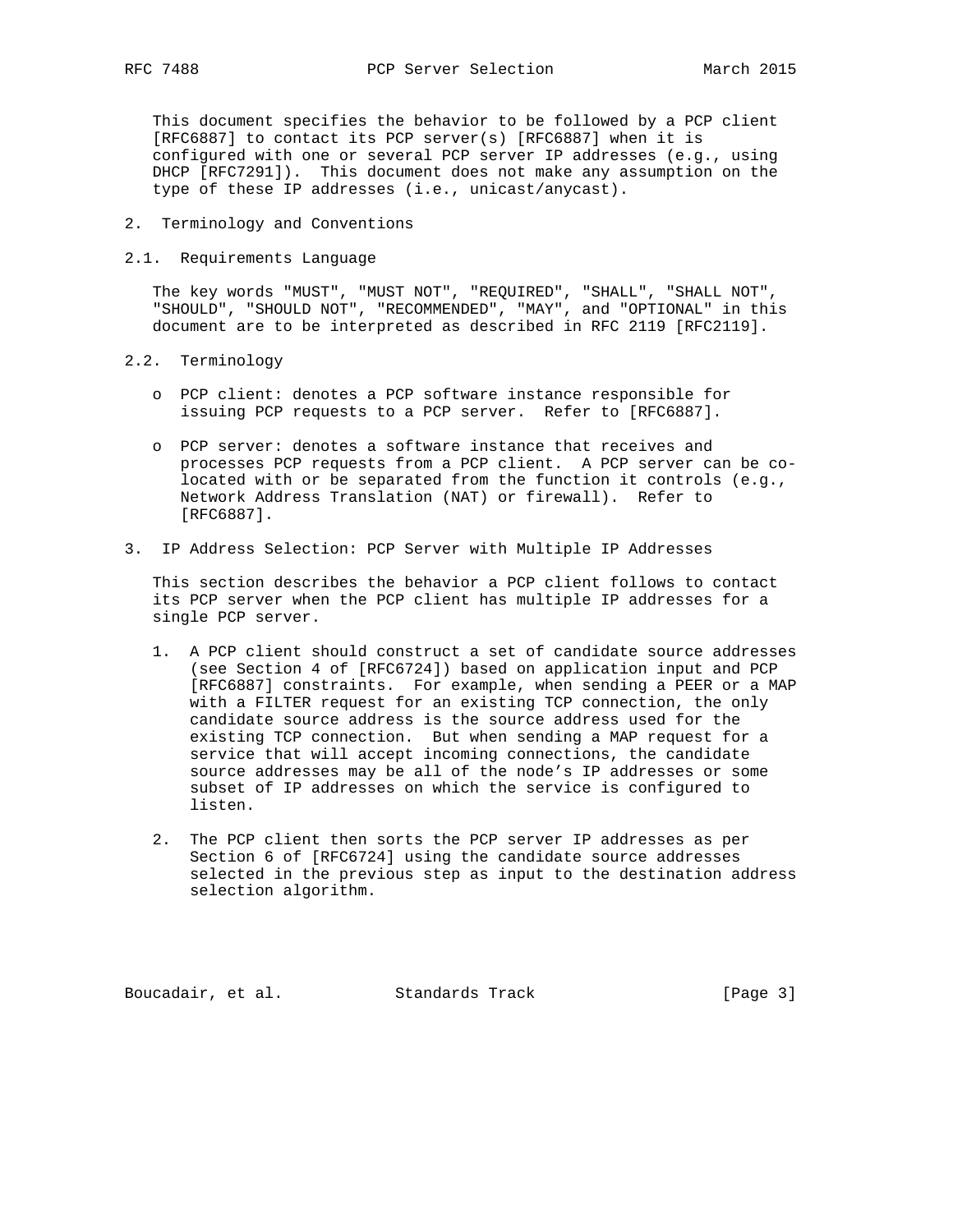- 3. The PCP client initializes its Maximum Retransmission Count (MRC) to 4.
- 4. The PCP client sends its PCP messages following the retransmission procedure specified in Section 8.1.1 of [RFC6887]. If no response is received after MRC attempts, the PCP client retries the procedure with the next IP address in the sorted list.

 The PCP client may receive a response from an IP address after exhausting MRC attempts for that particular IP address. The PCP client SHOULD ignore such a response because receiving a delayed response after exhausting four retransmissions sent with exponentially increasing intervals is an indication that problems are to be encountered in the corresponding forwarding path and/or when processing subsequent requests by that PCP server instance.

 If, when sending PCP requests, the PCP client receives a hard ICMP error [RFC1122], it MUST immediately try the next IP address from the list of PCP server IP addresses.

- 5. If the PCP client has exhausted all IP addresses configured for a given PCP server, the procedure SHOULD be repeated every 15 minutes until the PCP request is successfully answered.
- 6. Once the PCP client has successfully received a response from a PCP server's IP address, all subsequent PCP requests to that PCP server are sent on the same IP address until that IP address becomes unresponsive. In case the IP address becomes unresponsive, the PCP client clears the cache of sorted destination addresses and follows the steps described above to contact the PCP server again.

 For efficiency, the PCP client SHOULD use the same Mapping Nonce for requests sent to all IP addresses belonging to the same PCP server. As a reminder, nonce validation checks are performed when operating in the Simple Threat Model (see Section 18.1 of [RFC6887]) to defend against some off-path attacks.

4. IP Address Selection: Multiple PCP Servers

 This section describes the behavior a PCP client follows to contact multiple PCP servers, with each PCP server reachable on a list of IP addresses. There is no requirement that these multiple PCP servers have the same capabilities.

Boucadair, et al. Standards Track [Page 4]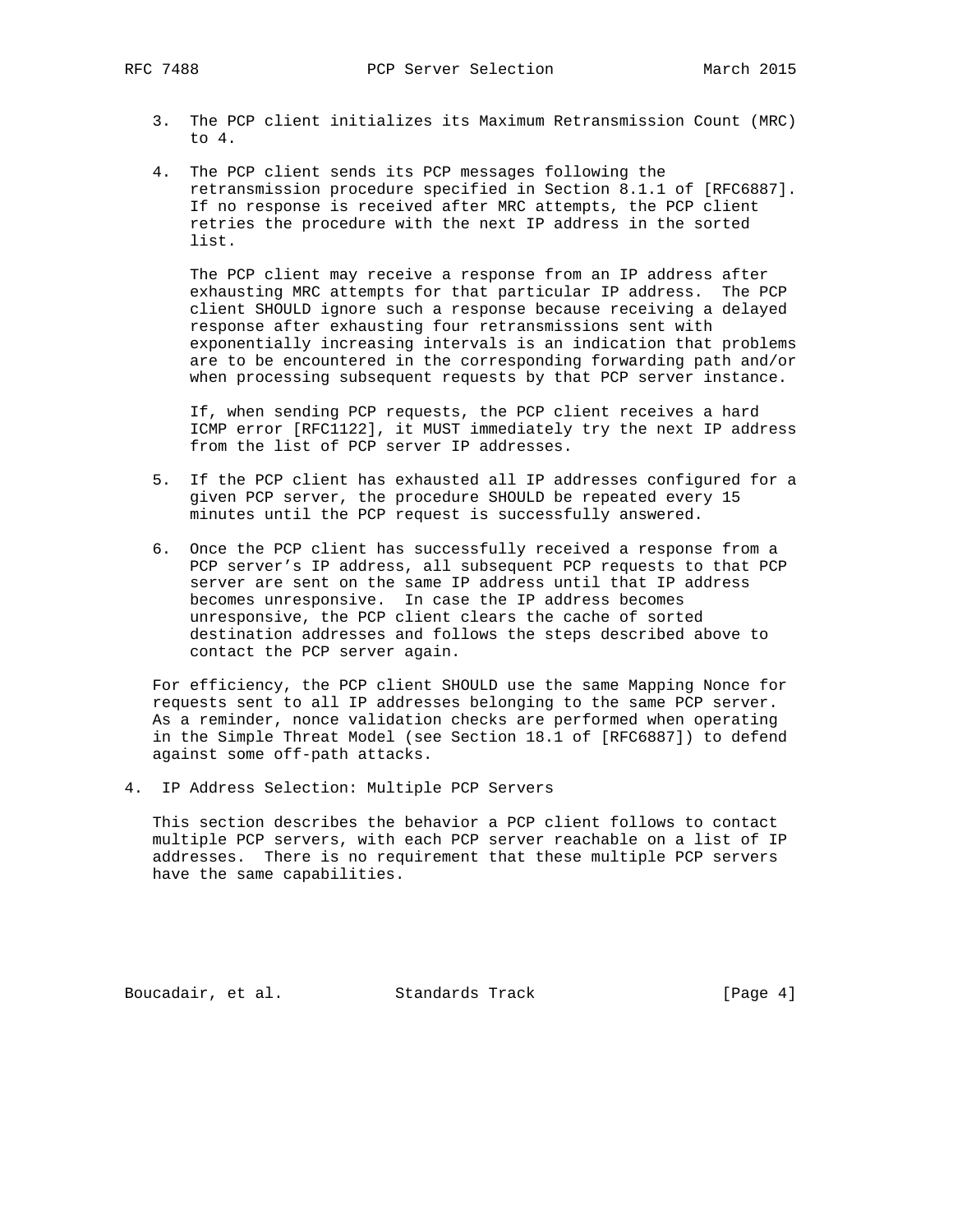Note that how PCP clients are configured to separate lists of IP addresses of each PCP server is implementation specific and deployment specific. For example, a PCP client can be configured using DHCP with multiple lists of PCP server IP addresses; each list is referring to a distinct PCP server [RFC7291].

 If several PCP servers are configured, each with multiple IP addresses, the PCP client contacts all PCP servers using the procedure described in Section 3.

 As specified in Sections 11.2 and 12.2 of [RFC6887], the PCP client must use a different Mapping Nonce for each PCP server with which it communicates.

 If the PCP client is configured, using some means, with the capabilities of each PCP server, a PCP client may choose to contact all PCP servers simultaneously or iterate through them with a delay.

 This procedure may result in a PCP client instantiating multiple mappings maintained by distinct PCP servers. The decision to use all these mappings or delete some of them depends on the purpose of the PCP request. For example, if the PCP servers are configuring firewall (not NAT) functionality, then the client would, by default (i.e., unless it knows that they all replicate state among them), need to use all the PCP servers.

5. Example: Multiple PCP Servers on a Single Interface

 Figure 1 depicts an example that is used to illustrate the server selection procedure specified in Sections 3 and 4. In this example, PCP servers (A and B) are co-located with edge routers (rtrl and rtr2) with each PCP server controlling its own device.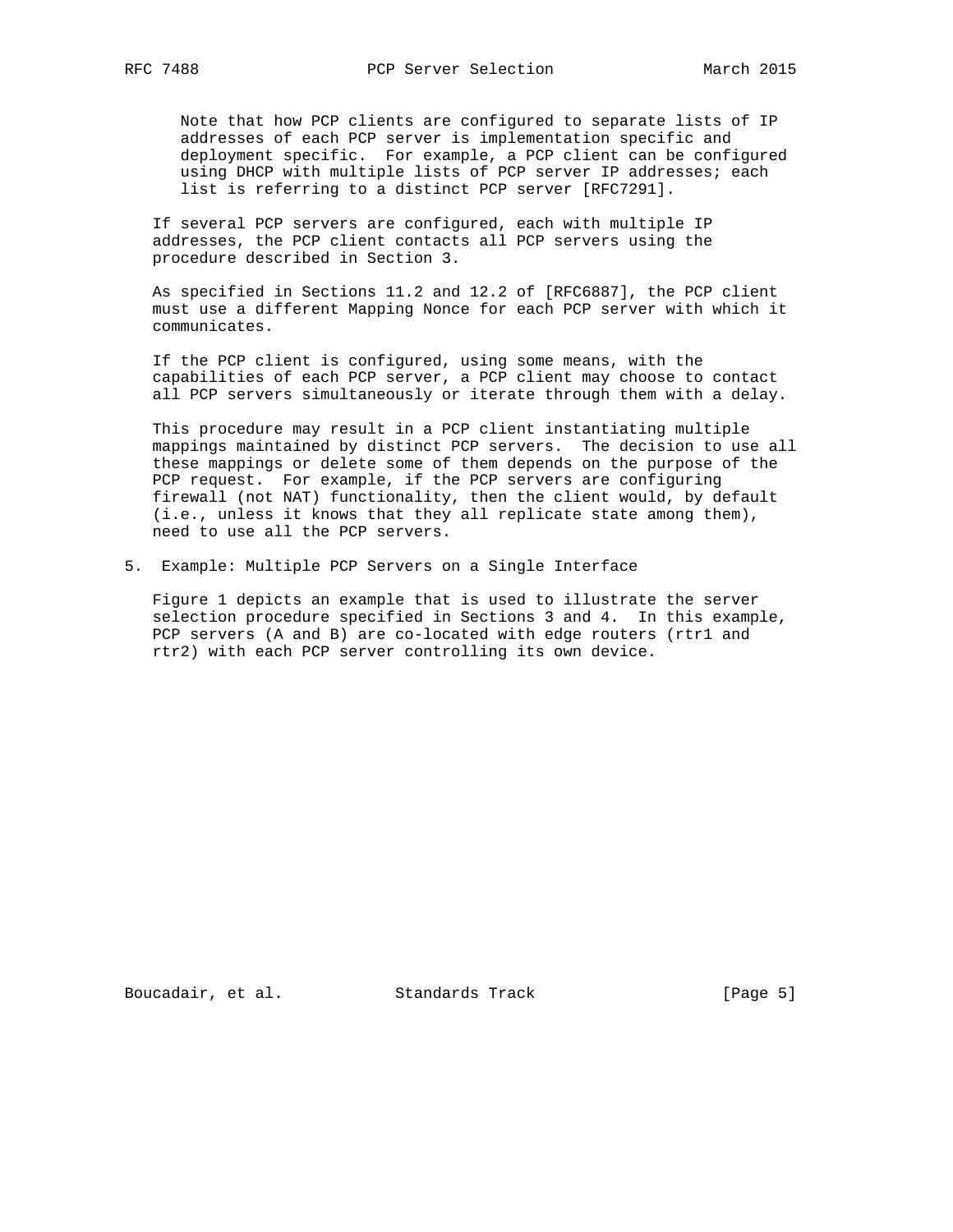

Edge Routers (rtr1, rtr2)

#### Figure 1: Single Uplink, Multiple PCP Servers

 The example describes behavior when a single IP address for one PCP server is not responsive. The PCP client is configured with two PCP servers for the same interface, PCP-Server-A and PCP-Server-B, each of which have two IP addresses: an IPv4 address and an IPv6 address. The PCP client wants an IPv4 mapping, so it orders the addresses as follows:

- o PCP-Server-A:
	- \* 192.0.2.1
	- \* 2001:db8:1111::1
- o PCP-Server-B:
	- \* 198.51.100.1
	- \* 2001:db8:2222::1

Boucadair, et al. Standards Track [Page 6]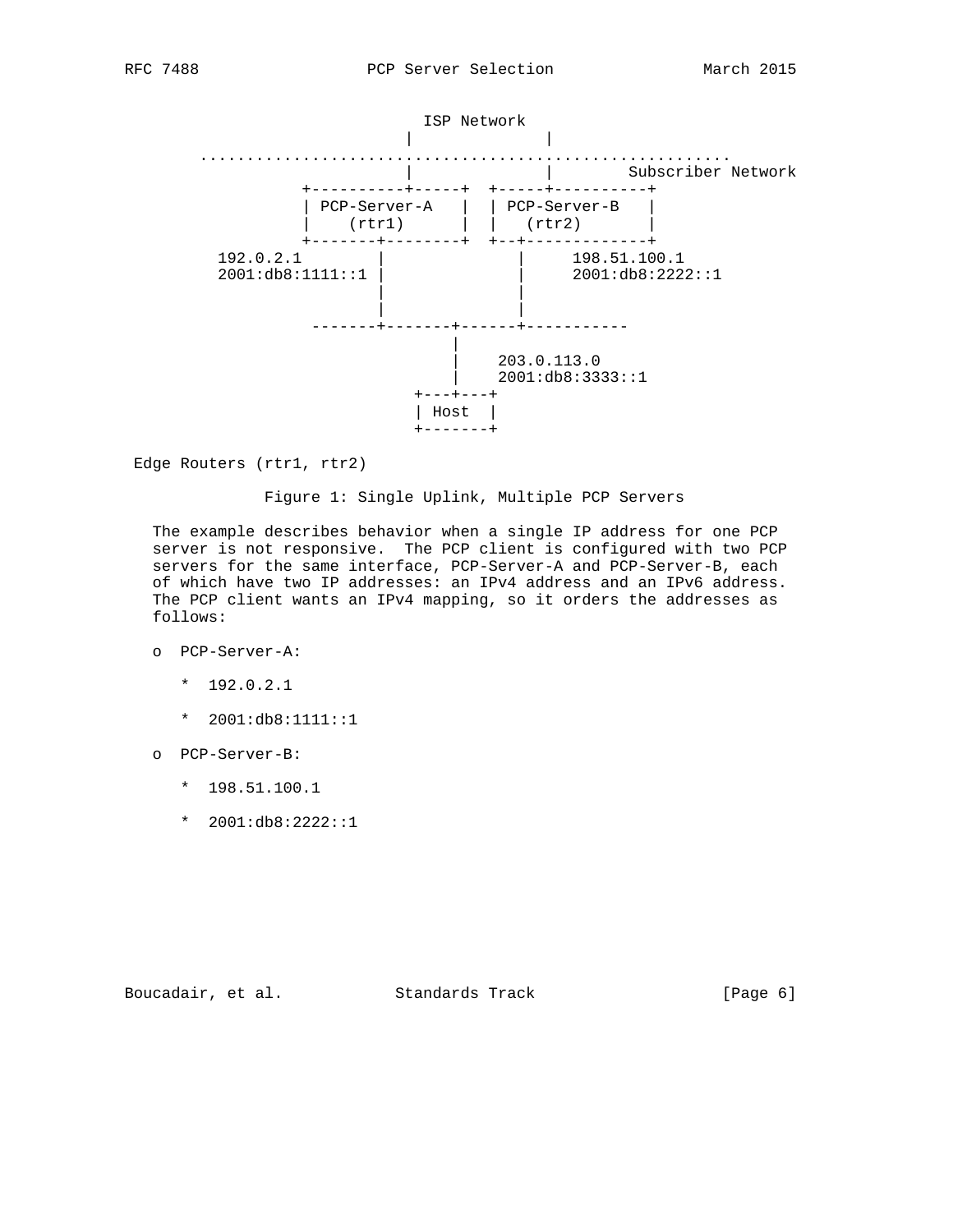Suppose that:

- o The path to reach 192.0.2.1 is broken
- o The path to reach 2001:db8:1111::1 is working
- o The path to reach 198.51.100.1 is working
- o The path to reach 2001:db8:2222::1 is working

 It sends two PCP requests at the same time, the first to 192.0.2.1 (corresponding to PCP-Server-A) and the second to 198.51.100.1 (corresponding to PCP-Server-B). The path to 198.51.100.1 is working, so a PCP response is received. Because the path to 192.0.2.1 is broken, no PCP response is received. The PCP client retries four times to elicit a response from 192.0.2.1 and finally gives up on that address and sends a PCP message to 2001::db8:1111:1. That path is working, and a response is received. Thereafter, the PCP client should continue using that responsive IP address for PCP- Server-A (2001:db8:1111::1). In this particular case, it will have to use the THIRD\_PARTY option for IPv4 mappings.

6. Security Considerations

PCP-related security considerations are discussed in [RFC6887].

 This document does not specify how PCP server addresses are provisioned on the PCP client. It is the responsibility of PCP server provisioning document(s) to elaborate on security considerations to discover legitimate PCP servers.

- 7. References
- 7.1. Normative References
	- [RFC2119] Bradner, S., "Key words for use in RFCs to Indicate Requirement Levels", BCP 14, RFC 2119, March 1997, <http://www.rfc-editor.org/info/rfc2119>.
	- [RFC6724] Thaler, D., Ed., Draves, R., Matsumoto, A., and T. Chown, "Default Address Selection for Internet Protocol Version 6 (IPv6)", RFC 6724, September 2012, <http://www.rfc-editor.org/info/rfc6724>.
	- [RFC6887] Wing, D., Ed., Cheshire, S., Boucadair, M., Penno, R., and P. Selkirk, "Port Control Protocol (PCP)", RFC 6887, April 2013, <http://www.rfc-editor.org/info/rfc6887>.

Boucadair, et al. Standards Track [Page 7]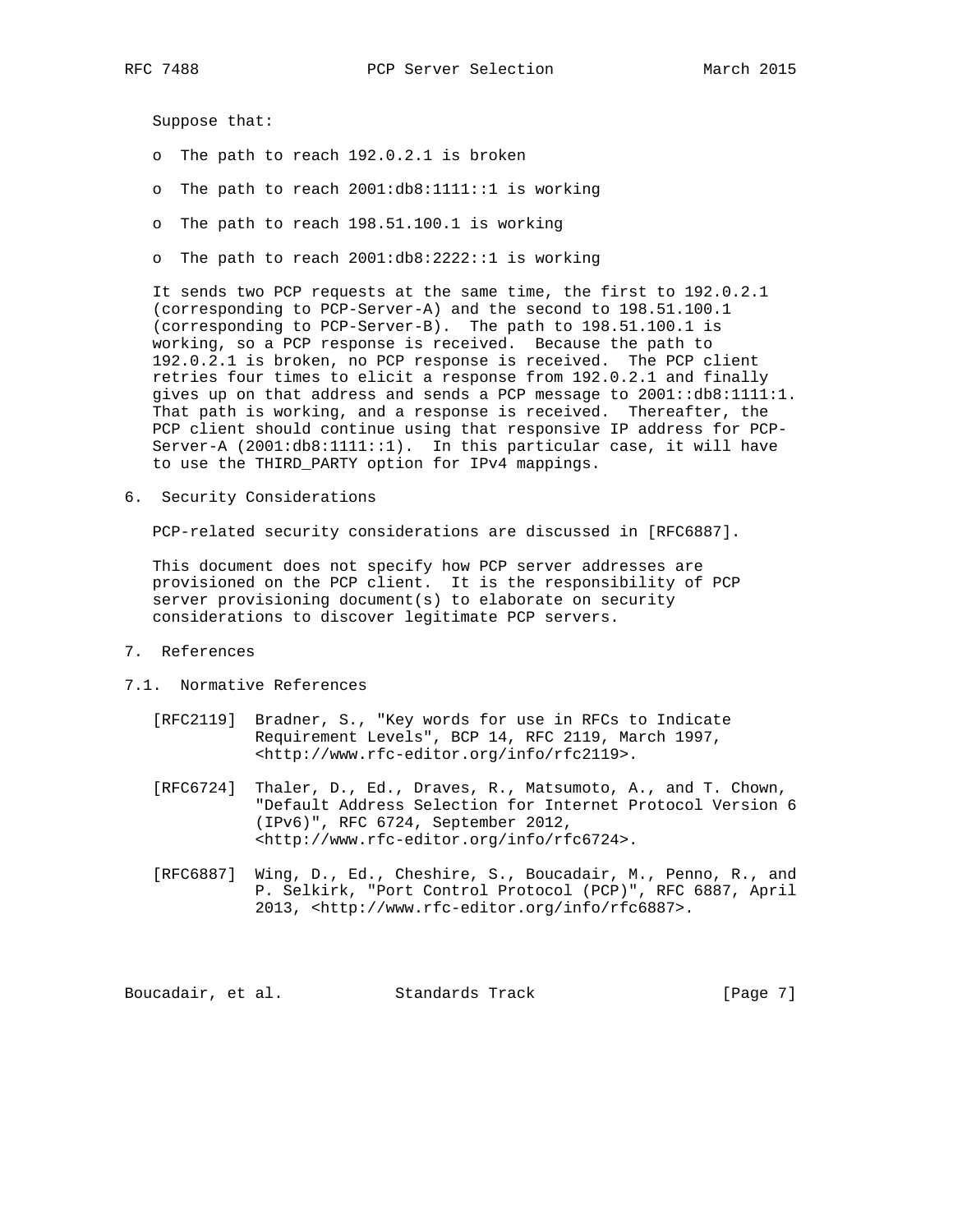## 7.2. Informative References

- [RFC1122] Braden, R., Ed., "Requirements for Internet Hosts Communication Layers", STD 3, RFC 1122, October 1989, <http://www.rfc-editor.org/info/rfc1122>.
- [RFC4116] Abley, J., Lindqvist, K., Davies, E., Black, B., and V. Gill, "IPv4 Multihoming Practices and Limitations", RFC 4116, July 2005, <http://www.rfc-editor.org/info/rfc4116>.
- [RFC7291] Boucadair, M., Penno, R., and D. Wing, "DHCP Options for the Port Control Protocol (PCP)", RFC 7291, July 2014, <http://www.rfc-editor.org/info/rfc7291>.

Boucadair, et al. Standards Track [Page 8]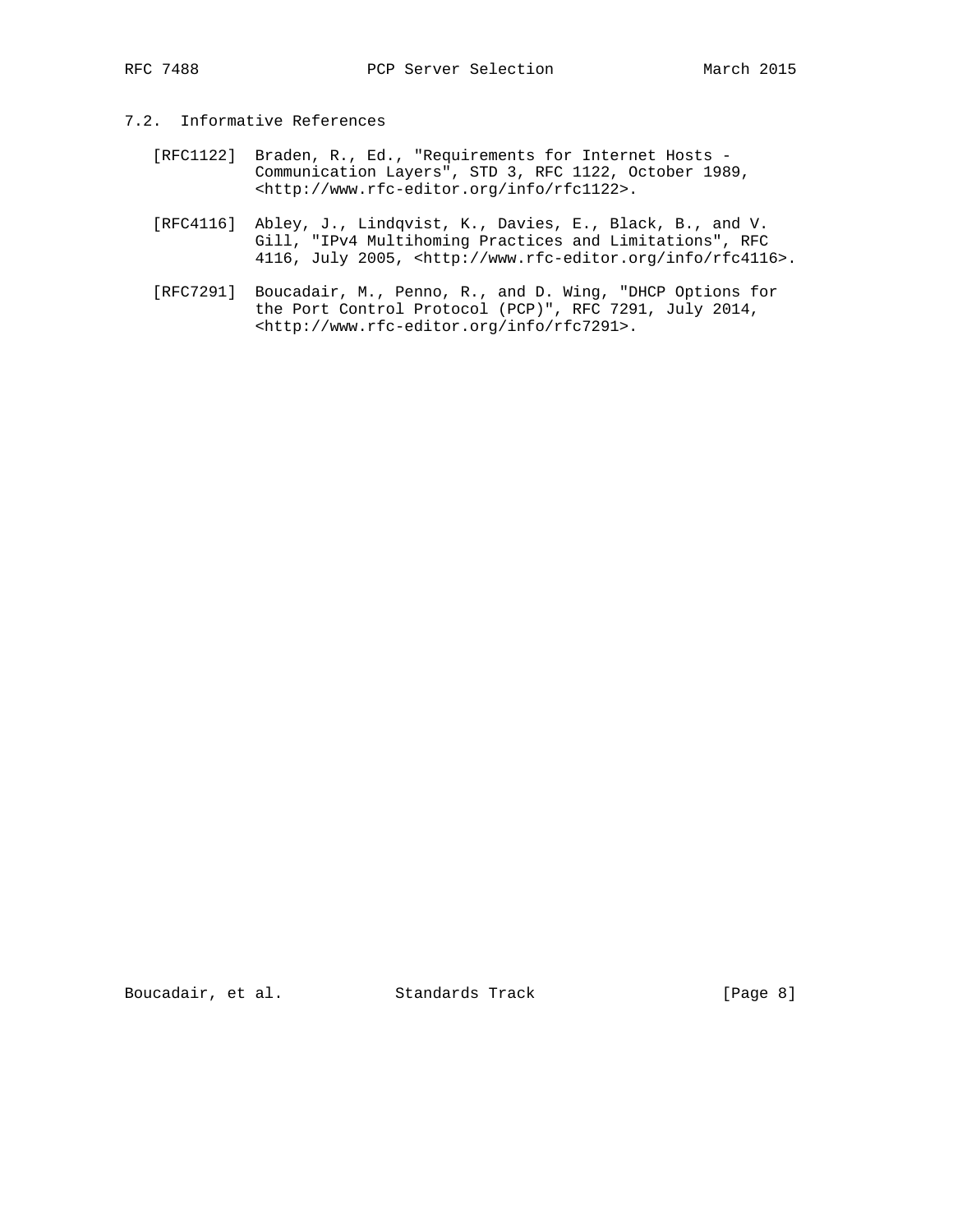## Appendix A. Multihoming

 The main problem of a PCP multihoming situation can be succinctly described as "one PCP client, multiple PCP servers." As described in Section 3, if a PCP client discovers multiple PCP servers, it should send requests to all of them with assumptions described in Section 1.

 The following sub-sections describe multihoming examples to illustrate the PCP client behavior.

#### A.1. IPv6 Multihoming

 In this example of an IPv6 multihomed network, two or more routers co-located with firewalls are present on a single link shared with the host(s). Each router is, in turn, connected to a different service provider network, and the host in this environment would be offered multiple prefixes and advertised multiple DNS servers. Consider a scenario in which firewalls within an IPv6 multihoming environment also implement a PCP server. The PCP client learns the available PCP servers using DHCP [RFC7291] or any other provisioning mechanism. In reference to Figure 2, a typical model is to embed DHCP servers in rtr1 and rtr2. A host located behind rtr1 and rtr2 can contact these two DHCP servers and retrieve from each server the IP address(es) of the corresponding PCP server.

 The PCP client will send PCP requests in parallel to each of the PCP servers.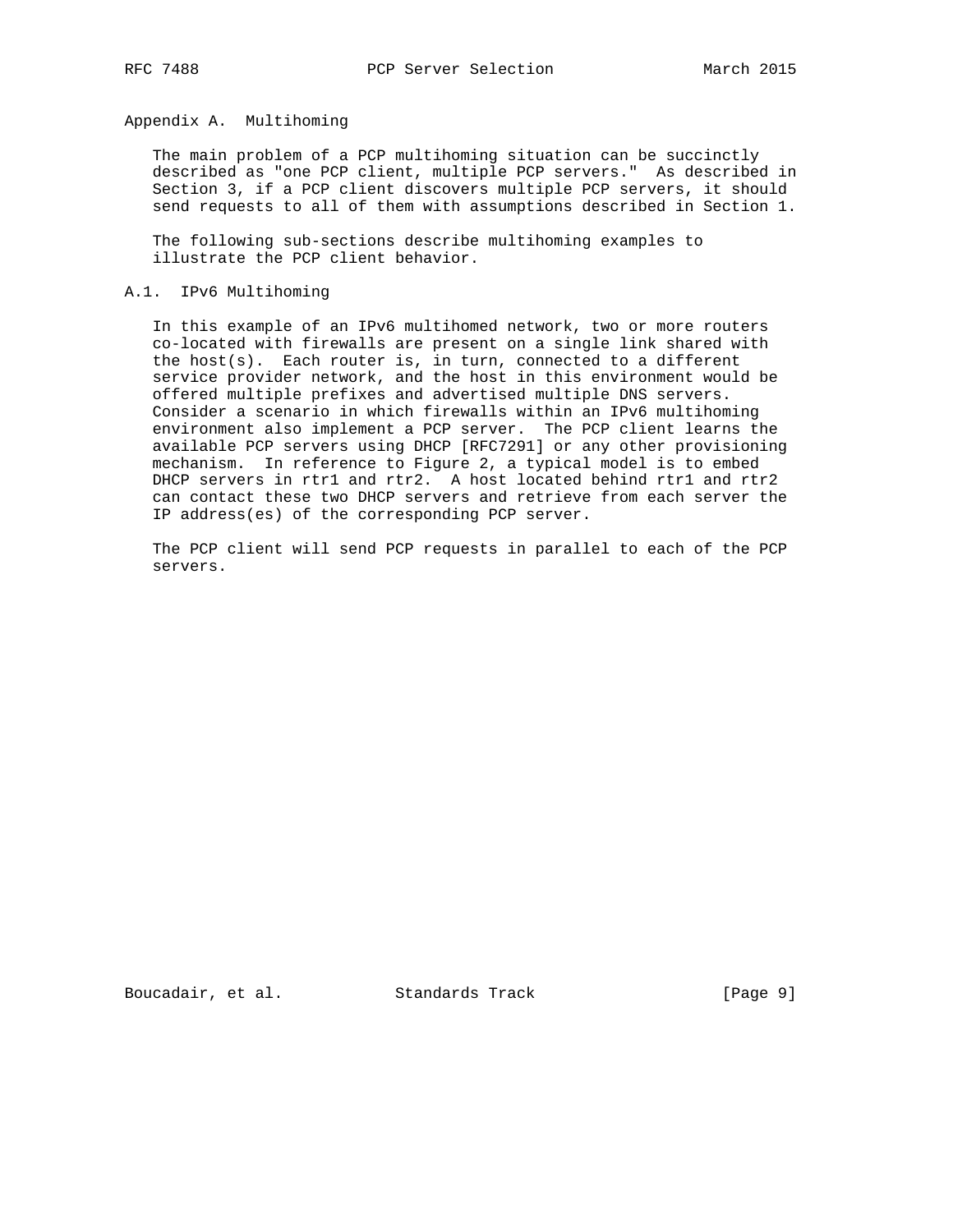

Figure 2: IPv6 Multihoming

# A.2. IPv4 Multihoming

 In this example of an IPv4 multihomed network described in "NAT- or RFC2260-based Multihoming" (Section 3.3 of [RFC4116]), the gateway router is connected to different service provider networks. This method uses Provider-Aggregatable (PA) addresses assigned by each transit provider to which the site is connected. The site uses NAT to translate the various provider addresses into a single set of private-use addresses within the site. In such a case, two PCP servers might have to be present to configure NAT to each of the transit providers. The PCP client learns the available PCP servers using DHCP [RFC7291] or any other provisioning mechanism. In reference to Figure 3, a typical model is to embed the DHCP server and the PCP servers in rtr1. A host located behind rtr1 can contact the DHCP server to obtain IP addresses of the PCP servers. The PCP client will send PCP requests in parallel to each of the PCP servers.

Boucadair, et al. Standards Track [Page 10]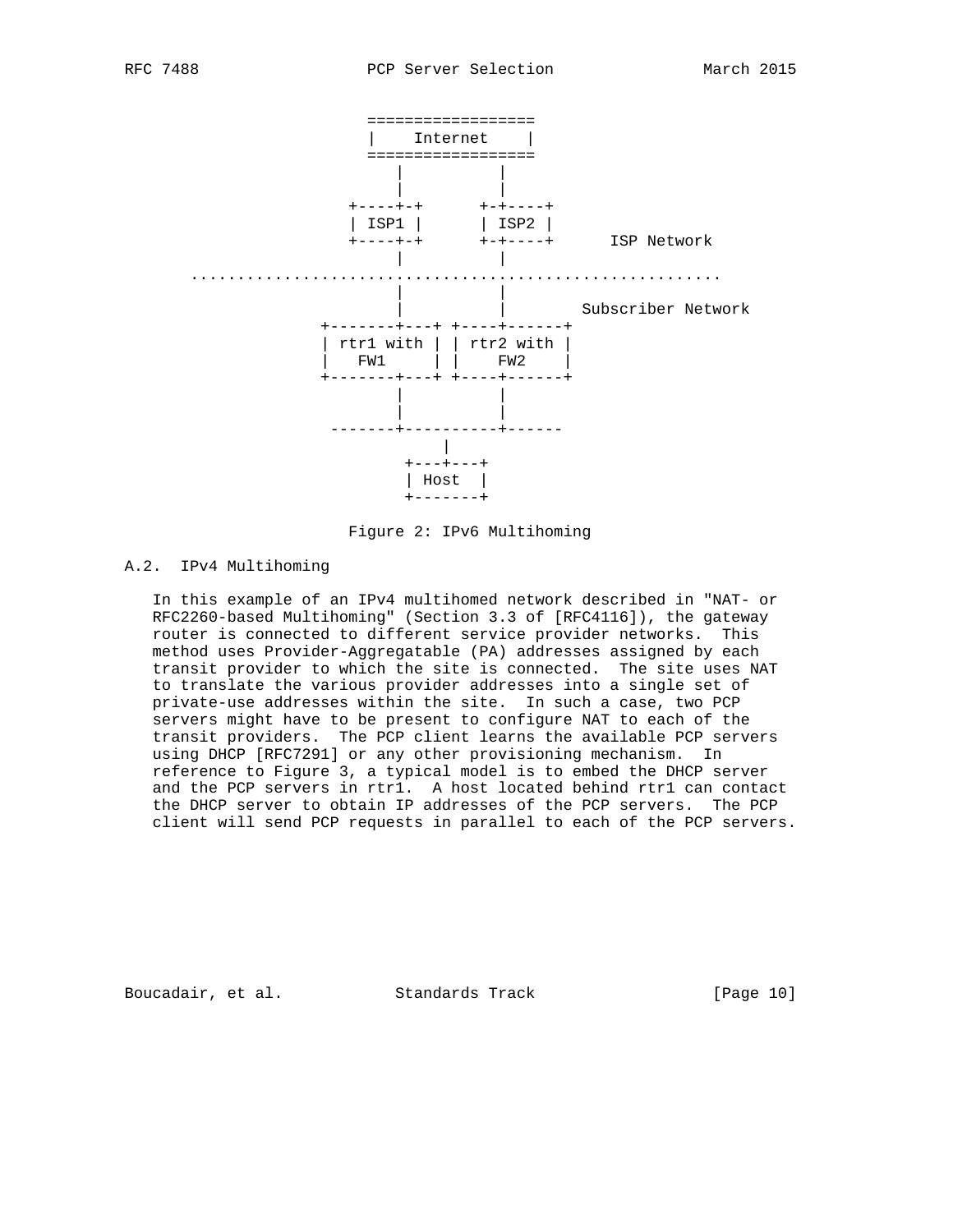

Figure 3: IPv4 Multihoming

Acknowledgements

 Many thanks to Dave Thaler, Simon Perreault, Hassnaa Moustafa, Ted Lemon, Chris Inacio, and Brian Haberman for their reviews and comments.

Boucadair, et al. Standards Track [Page 11]